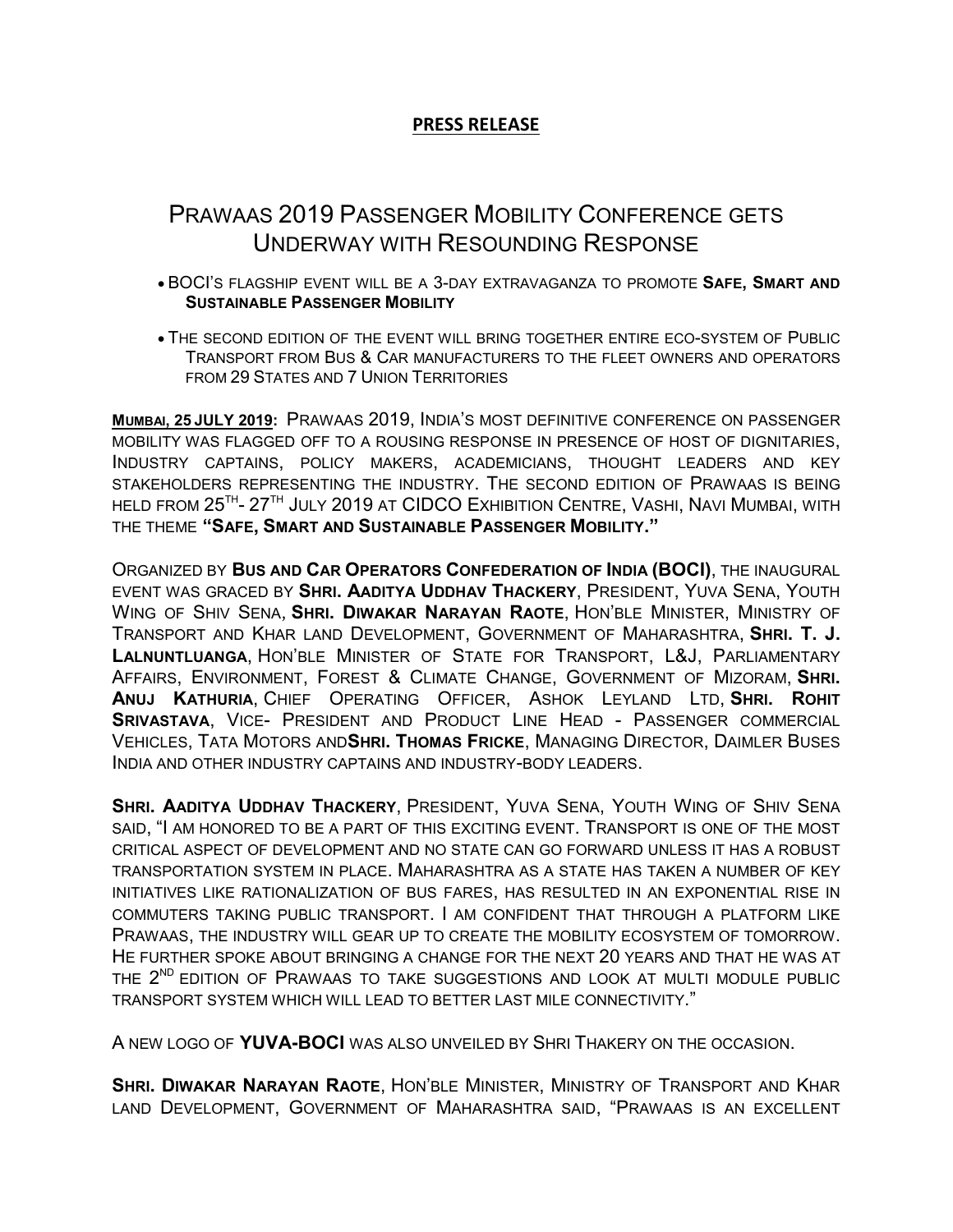INITIATIVE AND I AM HAPPY TO BE A PART OF THIS EVENT. AS A PART OF THE GOVERNMENT, WE HAVE TAKEN A NUMBER OF INITIATIVES THAT WILL EASE PAIN OF COMMUTERS WHILE MAKE OPERATIONS PROFITABLE FOR THE OPERATORS. THERE IS A NEED FOR GREATER COOPERATION AMONGST THE STAKEHOLDERS TO CREATE A WIN-WIN PROPOSITION FOR ALL."

THIS EDITION OF PRAWAAS WILL BRING ALL THE STAKEHOLDERS FROM THE BUS AND CAR OPERATOR ASSOCIATIONS ONTO A SINGLE PLATFORM. THE EVENT IS EXPECTED TO SEE THE PARTICIPATION OF 10000+ BUS OPERATORS, 150+ LEADING EXHIBITORS, 20000+ BUSINESS VISITORS AND 100+ EXPERT SPEAKERS. THE EXHIBITION SPREAD OVER 1,50,000 SQ. FT. WILL BE A GRAND SHOWCASE OF LEADING BUS & CAR MANUFACTURERS, BUS BODY BUILDERS, COMPONENT AND ACCESSORIES, MAINTENANCE EQUIPMENT & SERVICES, IT & MOBILITY SOLUTIONS, TRAINING & SKILLS, FINANCE & INSURANCE, STU'S & TOURISM BOARDS ETC. FOCUS ON ELECTRIC MOBILITY WILL BE ONE OF THE MAIN ATTRACTIONS OF PRAWAAS 2019.

**SHRI JAGDISH PATANKAR**, ORGANIZING SECRETARY, PRAWAAS 2019 CO-CHAIRED THE **LEADERSHIP CONCLAVE** WITH THE THEME, **FUTURE OF MOBILITY**. A HOST OF EMINENT SPEAKERS PARTICIPATED IN DISCUSSING FUTURISTIC TRANSPORTATION SOLUTIONS SHAPING TOMORROW'S PUBLIC TRANSPORT. **MR. ABHAY DAMLE**, JOINT SECRETARY, TRANSPORT/RS/COORD/ICMORTH, GOVERNMENT OF INDIA ITERATED THAT, SAFE RELIABLE AND SUSTAINABLE TRANSPORT IS THE NEED OF THE HOUR. THE ENTIRE SECTOR THAT INCLUDES OEMS, OPERATORS, SUPPLIERS, TRADE BODIES AND POLICYMAKERS NEED TO BE ALIGNED TO MEET THE NEEDS OF THE PASSENGERS. **MR. THOMAS FRICKE**, MANAGING DIRECTOR, DAIMLER BUS INDIA SAID, "SHARING THE ROAD IS THE NEXT BIG THING AND IT WILL REDEFINE THE FUTURE OF COMMUTE. THE MOBILITY SECTOR WILL UNDERGO A MAJOR OVERHAUL IN THE YEARS TO COME, SIGNIFICANTLY DISRUPTING THE INDUSTRY AND ACCELERATING THE SHIFT FROM OWNING A VEHICLE AS A PRODUCT TO CONSUMING MOBILITY AS A SERVICE."

PRESENT FOR THE INAUGURATION OF PRAWAAS 2019 AND LAUNCHING A NEW BUS, OYSTER, FROM ASHOK LEYLAND, **MR. ANUJ KATHURIA**, **COO, ASHOK LEYLAND**, SAID, *"WE ARE PROUD TO PARTNER WITH PRAWAAS WHICH FOCUSES ON PUBLIC TRANSPORT AND ITS FUTURE. ASHOK LEYLAND BUSES HAVE BEEN THE LEADING IN THIS SPACE AND TODAY WE ARE EXCITED TO LAUNCH YET ANOTHER BUS, OYSTER, WHICH WILL BE ANOTHER GAME CHANGER IN THE PUBLIC TRANSPORT SPACE. THE OYSTER IS OUR NEXT GENERATION MIDI-BUS, IN THE PREMIUM CATEGORY. A MULTI – PURPOSE PREMIUM A.C. BUS, IT IS DESIGNED SPECIFICALLY FOR THE COMFORT OF TOURISTS AND STAFF, RELEVANT FOR CITY-DWELLERS. IT IS THE BEST-IN-CLASS MIDI BUS WITH A CAPACITY OF 41 PASSENGERS AND IS IDEAL FOR TRAVELLING FOR INTRACITY APPLICATIONS."*

**MR. ROHIT SRIVASTAVA**, **VICE PRESIDENT AND PRODUCT LINE HEAD – PASSENGER COMMERCIAL VEHICLE, TATA MOTORS** SAID *"RAPIDLY GROWING CITIES HAVE LED TO AN UPSURGE IN THE DEMAND FOR EFFICIENT PUBLIC TRANSPORTATION IN ALL PARTS OF THE COUNTRY, URBAN AS WELL AS RURAL. THE BUSES MANUFACTURED BY TATA MOTORS HAVE ALWAYS ADHERED TO THIS INCREASING DEMAND WHILE ENSURING BEST IN CLASS PRODUCTS TO SUIT THE TRAVEL REQUIREMENTS OF PASSENGERS AND DRIVERS ALIKE. OUR PRIORITY IS TO PROVIDE EFFICIENT, CLEAN AND AFFORDABLE VALUE PROPOSITIONS TO OUR CUSTOMERS WITHOUT COMPROMISING ON SAFETY AND THE COMFORT LEVELS OF THE PASSENGERS. THE*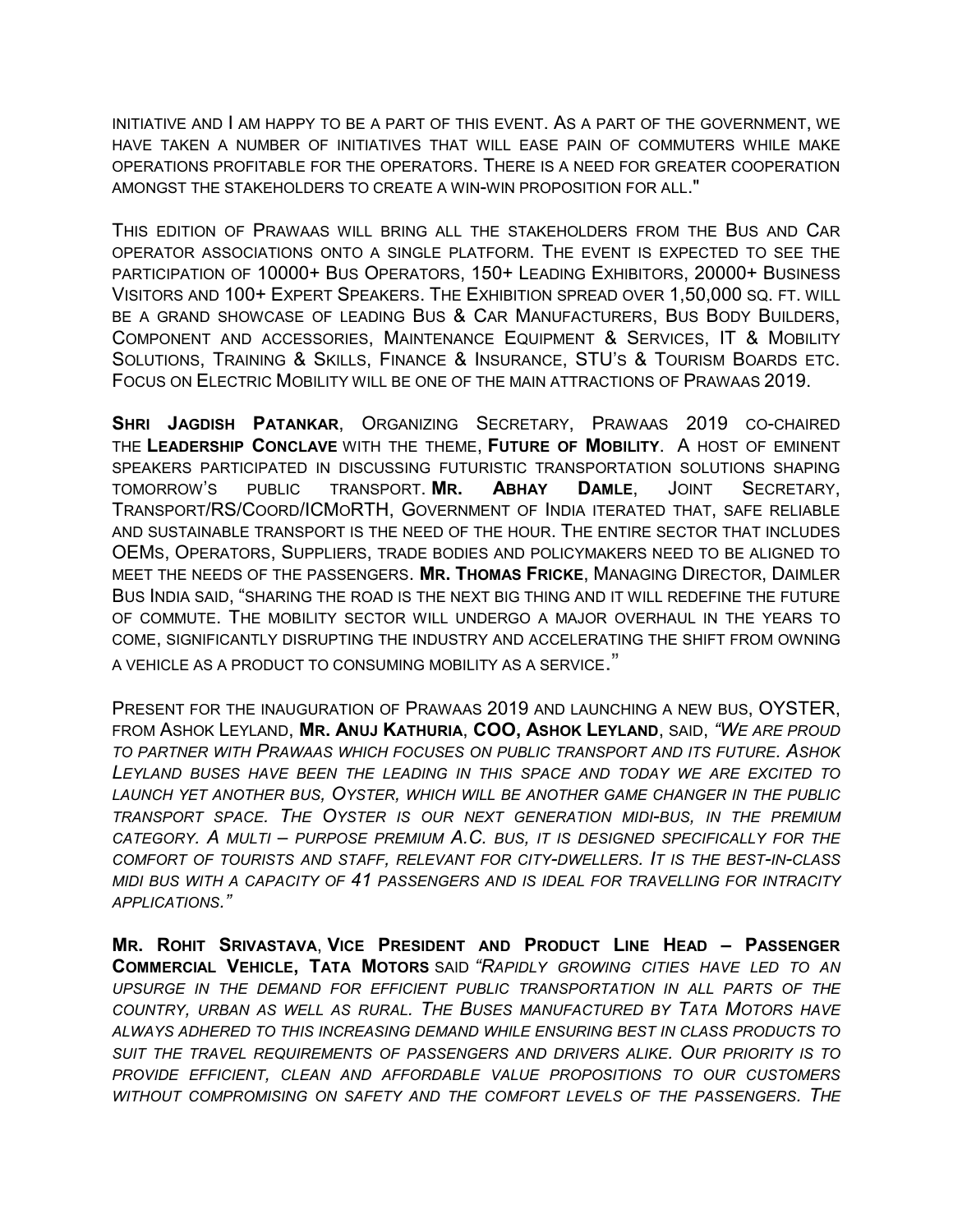*VEHICLES DISPLAYED AT PRAWAAS 2019 IS A TESTIMONY OF OUR IN-DEPTH UNDERSTANDING OF THE INDIAN MARKET."*

THE PANEL DISCUSSION ON **INNOVATIVE TECHNOLOGY FOR TRANSFORMING PASSENGER MOBILITY** BROUGHT OUT INTERESTING INSIGHTS FROM PARTICIPANTS. **MR. JOCHEN ENGERT**, FOUNDER AND CEO, FLIXBUS CALLED FOR GREATER COOPERATION BETWEEN GOVERNMENT AND PRIVATE OPERATORS TO PROVIDE SEAMLESS, SAFE AND SUSTAINABLE PASSENGER MOBILITY. THE CONVERSATION RANGED FROM THE FUTURE OF PASSENGER MOBILITY, TRANSFORMATION THAT INDIVIDUAL OPERATORS HAVE MADE IN THEIR OWN AREAS, THE EXISTING CHALLENGES AND OPPORTUNITIES AND ENDED WITH EACH OF THE CEOS GIVING AWAY PRECIOUS ADVICE FROM THEIR OWN EXTENSIVE EXPERIENCE TO HELP OTHERS GEAR UP FOR THE FUTURE.

THE SECOND DAY OF THE CONFERENCE PROMISES TO BE FULL OF EXCITING EVENTS AND INVIGORATING DISCUSSIONS. THE HIGHLIGHT OF THE DAY WILL BE THE COVETED BOCI EXCELLENCE AWARDS AND A KEYNOTE ADDRESS BY **SHRI NITIN GADKARI**, HON'BLE MINISTER FOR ROAD TRANSPORT, HIGHWAYS AND SHIPPING MINISTRY OF MICRO, SMALL AND MEDIUM ENTERPRISES, GOVERNMENT OF INDIA.

**MR. PRASANNA PATWARDHAN, PRESIDENT, BUS OPERATORS CONFEDERATION OF INDIA** SAID, "THE SECOND EDITION OF PRAWAAS WILL BE BIGGER AND BETTER. WE ARE ELATED TO HAVE ALL KEY STAKEHOLDERS HERE TO ENGAGE ON THIS PLATFORM AND EXPLORE SOLUTIONS THAT WILL SHAPE THE TRANSPORT OF TOMORROW. OWING TO ENVIRONMENT CONCERNS, ELECTRIC VEHICLES WILL PLAY A HUGE ROLE IN MASS MOBILITY. HOWEVER, THE POLICY AND INFRASTRUCTURE WOULD NEED TO KEEP UP IN ORDER TO TAKE FULL ADVANTAGE OF THE BENEFITS THEY PROVIDE."

**MR. K T RAJASHEKHARA**, **CHAIRMAN, BUS OPERATORS CONFEDERATION OF INDIA** SAID "WE ARE EXCITED TO WELCOME OUR PARTNERS, POLICYMAKERS, OPERATORS AND OTHER KEY STAKEHOLDERS TO PRAWAAS 2019. PRAWAAS IS THE RESULT OF BOCI'S EFFORTS TO BRING TOGETHER AN INDUSTRY THAT WAS LARGELY FRAGMENTED EARLIER. WE ARE CONFIDENT THE 3-DAY EVENT WILL RESULT IN INNOVATION, POLICY DISCUSSIONS AND FURTHER COOPERATION THAT WILL MAKE PUBLIC TRANSPORT MORE VIABLE."

### **ABOUT BOCI**

BUS OPERATORS CONFEDERATION OF INDIA (BOCI) WAS CONSTITUTED ON 4TH FEBRUARY 2016. BOCI IS A NON-GOVERNMENT, NOT-FOR-PROFIT, PASSENGER TRANSPORT INDUSTRY-LED AND MANAGED ORGANIZATION THAT PLAYS A PROACTIVE ROLE IN INDIA'S DEVELOPMENT PROCESS. THE ORGANIZATION PROMOTES, ENCOURAGES, CO-ORDINATES, SAFE AND SECURE PASSENGER TRANSPORT BY COACH AND BUSES WITHIN INDIA AND ITS NEARBY COUNTRIES. IT ACTS AS INTERFACE BETWEEN THOUGHT LEADERS TO ENHANCE EFFICIENCY, COMPETITIVENESS AND BUSINESS OPPORTUNITIES FOR ITS MEMBERS BY PROVIDING RANGE OF SPECIALIZED SERVICES AND STRATEGIC GLOBAL LINKAGES. BOCI PROVIDES A PLATFORM FOR CONSENSUS BUILDING AND NETWORKING ON KEY ISSUES AMONGST ITS MEMBERS. THE ORGANIZATION BRINGS IN ALL STATE ASSOCIATIONS AND UNIONS UNDER ONE UMBRELLA TO ACHIEVE BETTER COORDINATION AND CONFIDENCE BY ESTABLISHING A SYSTEM OF OPERATOR ACCREDITATION.

FOR MORE DETAILS ON THE EVENT, VISIT WWW.[PRAWAAS](http://www.prawaas.com/).COM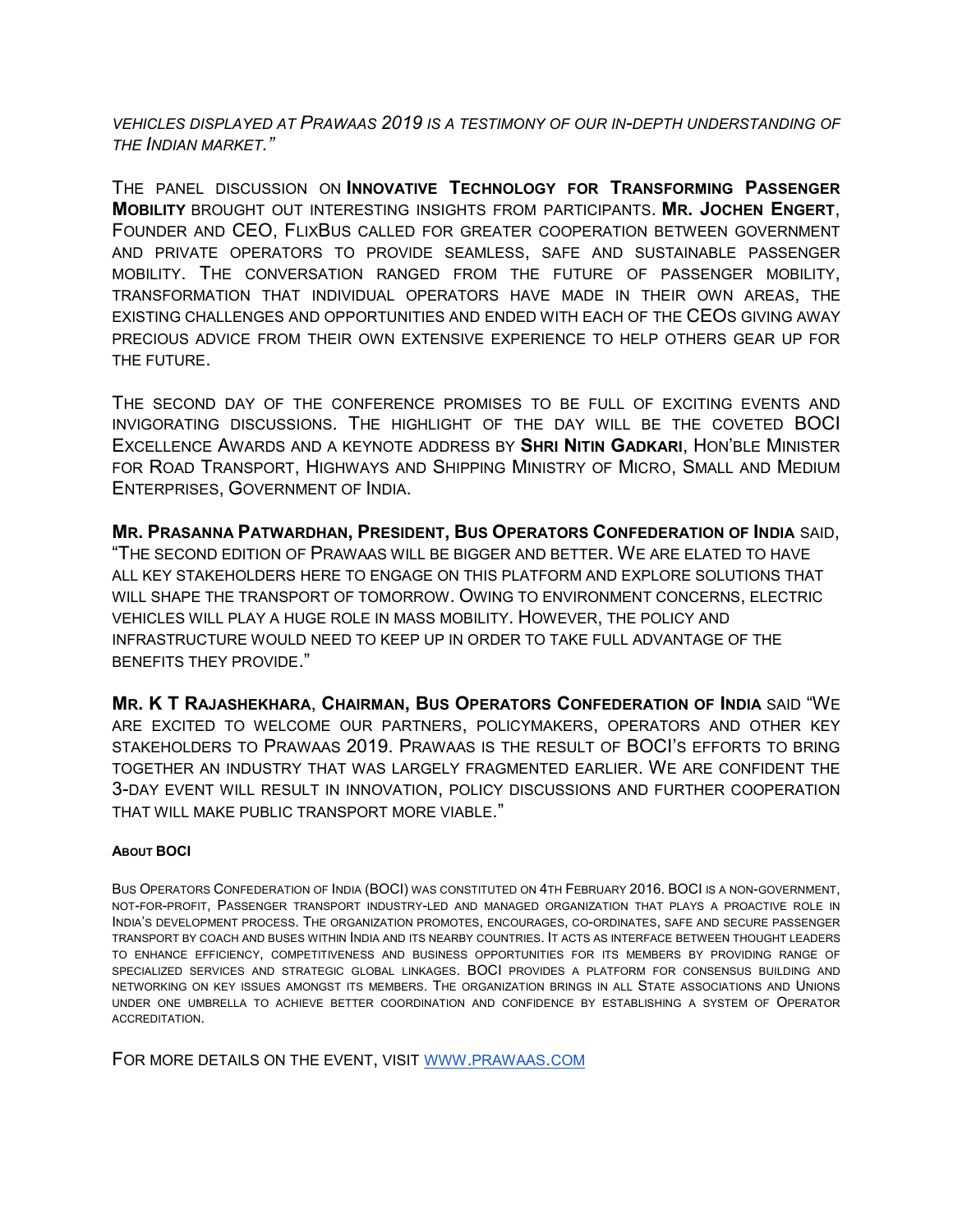# **DAY TWO OF PRAWAAS 2019 WITNESSES ENTHRALLING ACTION**

- THOUGHT LEADERS FROM ACROSS THE COUNTRY CONVERGE AT PRAWAAS TO DISCUSS THE FUTURE OF PASSENGER **MOBILITY**
- SESSIONS ON PUBLIC-PRIVATE PARTNERSHIP, SHARED MOBILITY, INNOVATIVE FINANCING, MOBILITY AND TOURISM AND MORE
- MULTIPLE PANEL DISCUSSIONS FROM PROMINENT VERTICAL AND BUSINESS LEADERS

**MUMBAI, 26 JULY 2019:** THE ACTION CONTINUED, ON THE SECOND DAY OF PRAWAAS 2019, INDIA'S MOST DEFINITIVE CONFERENCE ON PASSENGER MOBILITY. THE PENULTIMATE DAY OF THE EVENT POWERED ON WITH WITH GREATER NUMBERS OF SESSIONS, SPEAKERS AND PARTICIPANTS.

THE HIGHLIGHT OF THE DAY INCLUDED THE **BOCI EXCELLENCE AWARDS** CEREMONY WHICH WAS ATTENDED BY A PACKED HOUSE. THE AWARDS RECOGNIZED EXTRAORDINARY CONTRIBUTION IN VARIOUS CATEGORIES FOR PROMOTING BEST PRACTICES, SHOWCASING ACHIEVEMENTS AND ENCOURAGING INNOVATION. INDIVIDUALS AND COMPANIES THAT REDEFINED THE PARADIGMS OF PASSENGER MOBILITY WERE FELICITATED.

**HRI NITIN GADKARI**, HON'BLE MINISTER FOR ROAD TRANSPORT, HIGHWAYS, MICRO, SMALL AND MEDIUM ENTERPRISES, GOVERNMENT OF INDIA ADDRESSED THE DELEGATES ON DAY TWO OF PRAWAAS 2019.

THE SESSION ABOUT **STAGE OPERATIONS AND ITS CHANGING ROLE** HAS EMINENT SPEAKERS ARTICULATE THE CHANGING PARADIGMS OF PUBLIC TRANSPORT. **MR. JALAJ GUPTA**, HEAD SALES GLOBAL BUSES ASHOK LEYLAND SAID," GOVERNMENT, OEMS, OPERATORS AND AGGREGATORS ARE THE 4 STAKEHOLDERS PLAYING IMPORTANT ROLE IN TRANSPORTATION SECTOR. GOVERNMENT MUST PLAY IMPORTANT ROLES IN BASIC THINGS LIKE IMPLEMENTATION OF BUS BODY CODE OR UNIFORM IMPLEMENTATION OF AS153. SO, THE CODE MUST APPLY TO OEMS AS IT SHOULD TO BUS BODY BUILDER."

AN INTERESTING SESSION ON **SCHOOL BUS CHALLENGES**, CHAIRED BY **MR. SIDDIQ GANDHI**, VICE PRESIDENT BOCI HAD PANELISTS LIKE **MR. SANJAY KUMAR**, HEAD MARKETING (BUS) VOLVO EICHER COMMERCIAL VEHICLES LTD., **MR. S N DHOLE**, SCIENTIST C, VEHICLE CERTIFICATION SAFETY & HOMOLOGATION DIVISION, CIRT, AND **MS. KALPANA DWIVEDI**, PRINCIPAL ST. JOSEPH CBSE, PANVEL AMONG OTHERS. THEY SPOKE ABOUT THE OPPORTUNITIES IN RUNNING SCHOOL BUSES AS AGAINST CHALLENGES. ONE OF THE KEY CONCERN IS SAFETY AND EVERYONE NEEDS TO TREAT IT LIKE A STATE OF MIND MORE THAN JUST A GADGET ON THE VEHICLE. THE AUTHORITIES HAVE INTRODUCED GUIDELINES TO ENSURE CHILDREN'S SAFETY, THE BUSES MUST BE FITTED WITH FEATURES LIKE PANIC BUTTON, TRACKING SYSTEM AND CAMERAS THAT CAN BE MONITORED. AIS143 IS AN EYE OPENER, WHICH WILL INCREASE SAFETY HOWEVER THIS WILL INCREASE INITIAL COST.

**YUVA BOCI** WAS ONE OF THE MOST SOUGHT-AFTER SESSIONS IN THIS EDITION OF PRAWAAS. THE SESSION ENCOMPASSED THE SPIRIT OF BOCI IN THE NEXT GEN MOBILITY SOLUTIONS. THE NEW AGE ENTREPRENEURS WORKING TOWARDS EASING COMMUTERS PAIN AND SOLVING DAY TO DAY PROBLEMS THAT WOULD HELP TAKE THE PUBLIC TRANSPORT TO THE NEXT LEVEL. HOST OF STARTUPS PRESENTED OUT OF BOX SOLUTIONS ON ACCESSIBILITY AND INCLUSIVITY, SUSTAINABILITY AND CARBON FOOTPRINT, E-MOBILITY SOLUTIONS AND USE OF INNOVATIVE TECHNOLOGY SUCH AS IOT IN TRANSPORT.

THE SESSION ON **PUBLIC PRIVATE PARTNERSHIP IN DELIVERING BUS TRANSPORT** WAS CHAIRED BY **MR. SK LOHIA**, MANAGING DIRECTOR, IRSDCL. THE PANELISTS INCLUDED **MR. SHASHI VERMA**, CHIEF TECHNOLOGY OFFICER AND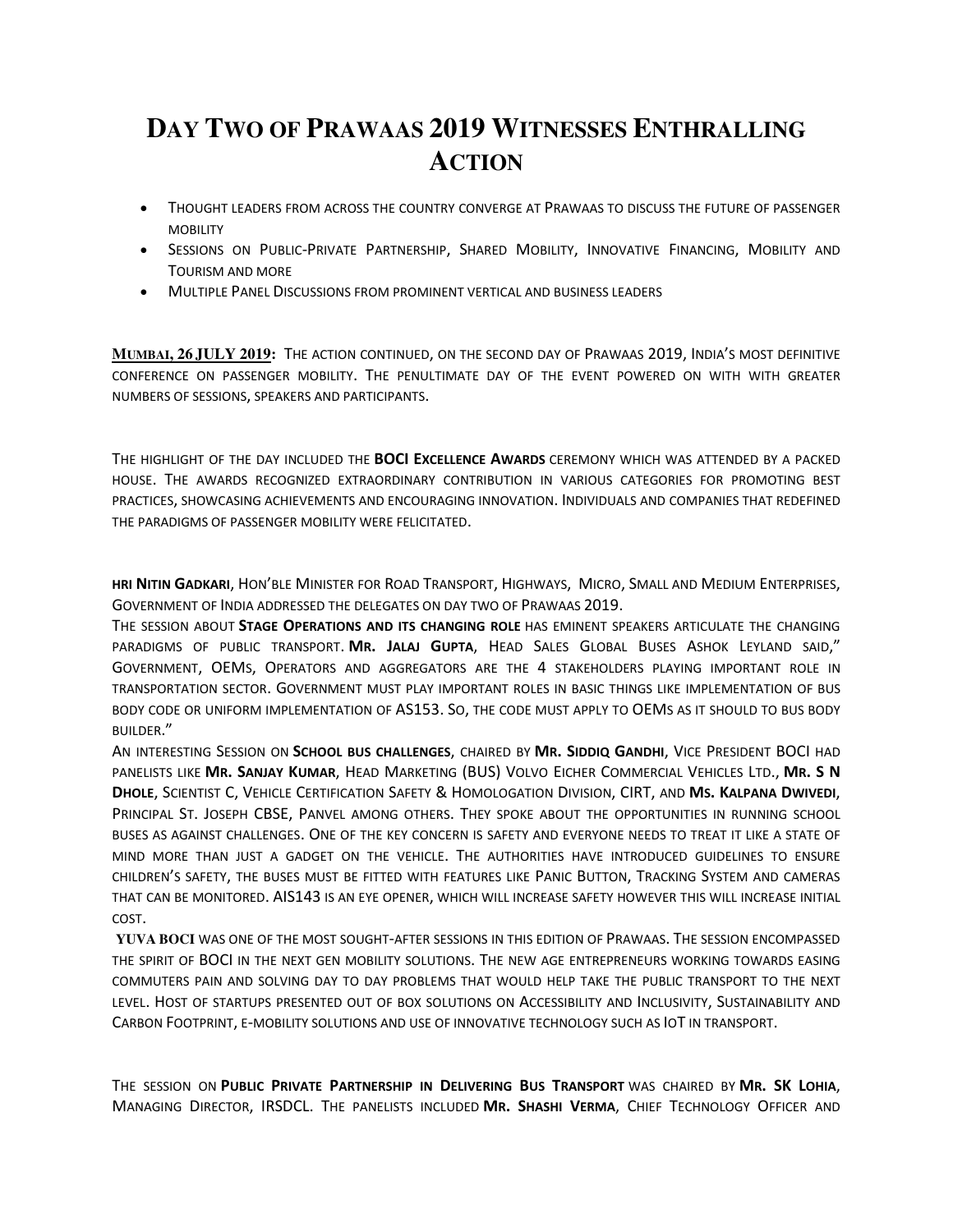DIRECTOR OF CUSTOMER EXPERIENCE, TRANSPORT FOR LONDON, **MR. GERARD OLLIVIER**, LEAD TRANSPORT SPECIALIST, THE WORLD BANK, **MR. SHIVANAND SWAMY**, EXECUTIVE DIRECTOR, CENTRE OF EXCELLENCE IN URBAN TRANSPORT, RESEARCH & DEVELOPMENT FOUNDATION AMONG OTHERS. THE AUDIENCE WERE IN RAPT ATTENTION WHILE THE PANELIST DISCUSSED THE IMPORTANT ROLES GOVERNMENT, OEMS AND OPERATORS AND AGGREGATORS PLAY IN FORMING AN ECOSYSTEM FOR SEAMLESS PASSENGER CONNECTIVITY AND MOBILITY.

"The most effective cities in urban mobility like Singapore, Paris or Hong Kong, leverage buses for 30 to 54 *PERCENT OF THEIR PUBLIC TRANSPORT TRIPS, AS A CORE COMPONENT OF THEIR MOBILITY SYSTEM," MENTIONS GERALD*  OLLIVIER, LEAD TRANSPORT SPECIALIST FOR THE WORLD BANK. "THEY DESIGN SERVICES THAT ARE FREQUENT, RELIABLE, *SIMPLE TO UNDERSTAND, SERVICE ALL AND ARE COST EFFECTIVE LIKE IN LONDON. WITH BACKING OF CLEAR LAWS AT STATE OR LOCAL LEVEL, CLEAR PLANNING AND FUNDING RESPONSIBILITY CAN BE ESTABLISHED, LIKE IN LYON WITH THE USE OF A METROPOLITAN LEVEL AGENCY, SYSTRAL. SINCE FARE-BASED REVENUES TYPICALLY ONLY COVER PART OF BUS OPERATING COSTS, THEIR AUTHORITIES NEED TO CREATE NON-FARE BASED REVENUES AND SUBSIDIES TO SUPPLEMENT THOSE, REFLECTING THE POSITIVE IMPACT OF BUS SERVICES ON OVERALL MOBILITY. FOR INDIA, SUCH EXPERIENCE CAN BE HELPFUL IN UPGRADING URBAN BUS SERVICES BY COMBINING A CLEAR VISION FOR MOBILITY BACKED BY LAW, INSTITUTIONS WITH CLEAR PLANNING, FUNDING AND PERFORMANCE MONITORING RESPONSIBILITIES, AND BALANCED CONTRACTING WITH PRIVATE OPERATORS BACKED BY SECURED FUNDING AND KEY PERFORMANCE INDICATORS MONITORED THROUGH IT SYSTEMS."*

ONE OF THE TOPICAL ISSUES ON **SHARED MOBILITY: A GAME CHANGER OR TROUBLE MAKER?** WAS CHAIRED BY MS. SHREYA GADEPALLI, DIRECTOR SOUTH ASIA, ITDP AND THE PANEL INCLUDED MR. ASHISH KUMAR SINGH (IAS) PRINCIPAL SECRETARY, TRANSPORT & PORTS, MAHARASHTRA, **MR. RAMNATH SUBRAMANIAM,** EXECUTIVE DIRECTOR, MAHA METRO RAIL LTD AND **MS. IRAVATI DAMLE**, HEAD PUBLIC POLICY, UBER AMONG OTHERS. THE PANEL DISCUSSED VARIOUS ASPECTS OF SHARED MOBILITY. THE PANEL POINTED THAT SHARED MOBILITY IS THE ULTIMATE SOLUTION TO INCREASING CONGESTION AND POLLUTION IN OUR CITIES TODAY. THE POLICY NEEDS TO ADDRESS TAXATION IN A WAY THAT SHARED MOBILITY IS ECONOMICAL AND AFFORDABLE THEREBY REDUCING THE NEED FOR PERSONAL VEHICLES. GOOD INFRASTRUCTURE AND SAFETY ARE ALSO SOME OF THE KEY CONCERNS THAT BECOME PROHIBITIVE TO SHARED MOBILITY.

THE SESSION ON **ROLE OF MOBILITY IN PROMOTING TOURISM** WAS CHAIRED BY **MR. KANWARJIT SINGH SAW**HNEY, MANAGING DIRECTOR, BAKSHI TRANSPORT SERVICE (P) LIMITED AND MR. RADHAKRISHNA HOLLA, CHIEF EXECUTIVE OFFICER, CAUVERY CARS, BENGALURU. THE PANEL INCLUDED **SHRI. ABHIMANYU R. KALE,** MANAGING DIRECTOR MAHARASHTRA TOURISM DEVELOPMENT CORPORATION LTD AND MR. **MR. JENU DEVAN, IAS,** MANAGING DIRECTOR & COMMISSIONER OF TOURISM, TOURISM CORPORATION OF GUJARAT LTD. THE PANEL ITERATED THAT MOBILITY PLAYS A CRUCIAL ROLE IN TOURISM PROMOTION. IN A COUNTRY LIKE OURS, WHICH IS RICHLY ENDOWED WITH CULTURE AND HERITAGE, TOURISM HAS LARGELY UNDERPERFORMED DUE TO INADEQUATE CONNECTIVITY. ENSURING SAFE AND SECURE TRANSPORT WOULD POSITIVELY IMPACT TOURISM BOTH FROM WITHIN THE COUNTRY AS WELL AS FOREIGN TOURISTS. THE GOVERNMENT AND PRIVATE OPERATORS MUST COME TOGETHER TO MAKE TOURISM VIABLE THROUGH BETTER MOBILITY OPTIONS.

#### **ABOUT BOCI**

BUS OPERATORS CONFEDERATION OF INDIA (BOCI) WAS CONSTITUTED ON 4TH FEBRUARY 2016. BOCI IS A NON-GOVERNMENT, NOT-FOR-PROFIT, PASSENGER TRANSPORT INDUSTRY-LED AND MANAGED ORGANIZATION THAT PLAYS A PROACTIVE ROLE IN INDIA'S DEVELOPMENT PROCESS. THE ORGANIZATION PROMOTES, ENCOURAGES, CO-ORDINATES, SAFE AND SECURE PASSENGER TRANSPORT BY COACH AND BUSES WITHIN INDIA AND ITS NEARBY COUNTRIES. IT ACTS AS INTERFACE BETWEEN THOUGHT LEADERS TO ENHANCE EFFICIENCY, COMPETITIVENESS AND BUSINESS OPPORTUNITIES FOR ITS MEMBERS BY PROVIDING RANGE OF SPECIALIZED SERVICES AND STRATEGIC GLOBAL LINKAGES. BOCI PROVIDES A PLATFORM FOR CONSENSUS BUILDING AND NETWORKING ON KEY ISSUES AMONGST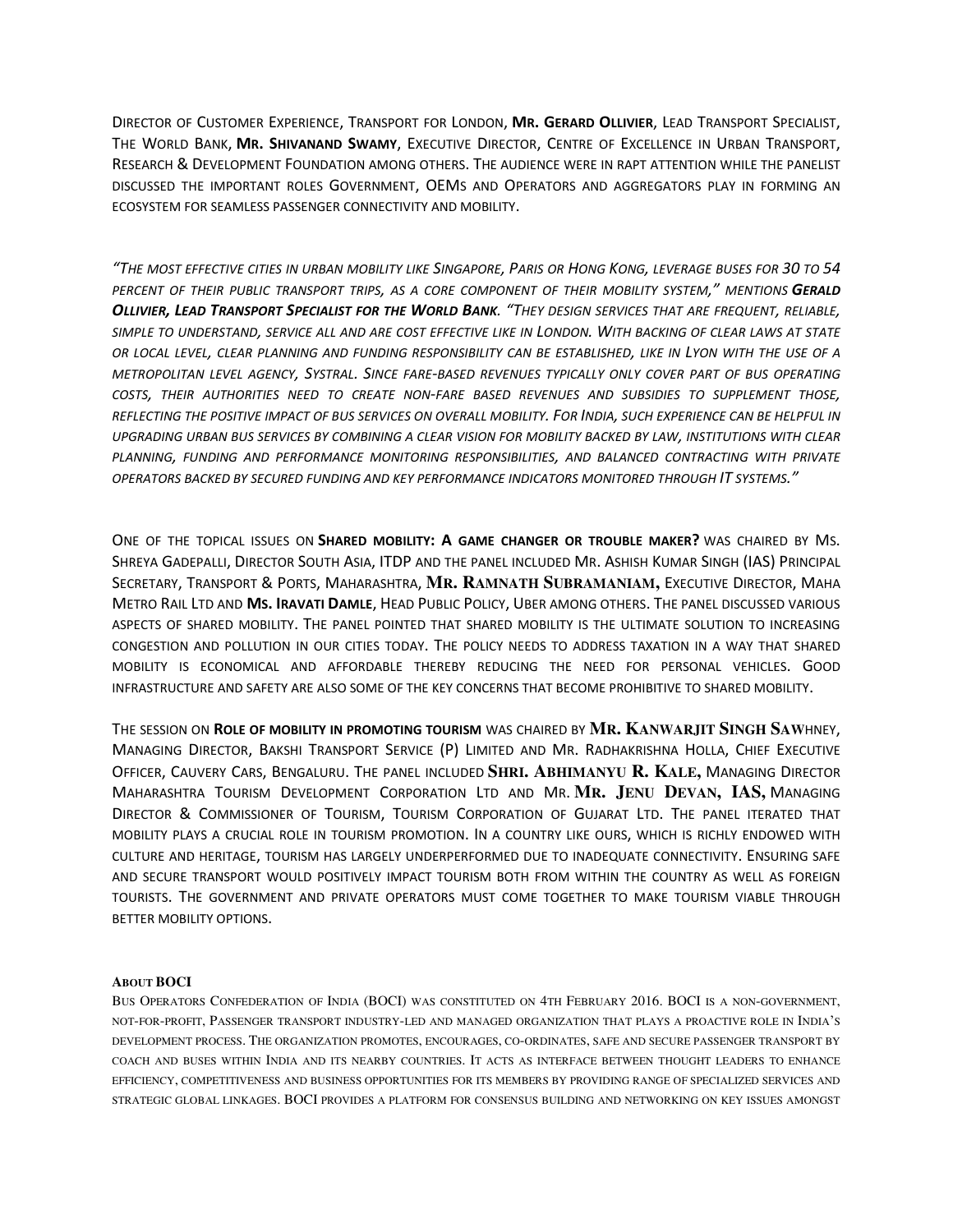ITS MEMBERS. THE ORGANIZATION BRINGS IN ALL STATE ASSOCIATIONS AND UNIONS UNDER ONE UMBRELLA TO ACHIEVE BETTER COORDINATION AND CONFIDENCE BY ESTABLISHING A SYSTEM OF OPERATOR ACCREDITATION. FOR MORE DETAILS ON THE EVENT, VISIT WWW.[PRAWAAS](http://www.prawaas.com/).COM

## [PRAWAAS 2019](http://www.prawaas.com/)

Prawaas 2019- Roadshows Schedule & Details. Prawaas 2019 had 8 Roadshows & 1 BOCI-Industry Interactive Meet at Bengaluru. All these meets aimed at inviting all relevant stakeholders to main event in Navi Mumbai and were given detailed information about spectrum of activities planned for Prawaas 2019.

www.prawaas.com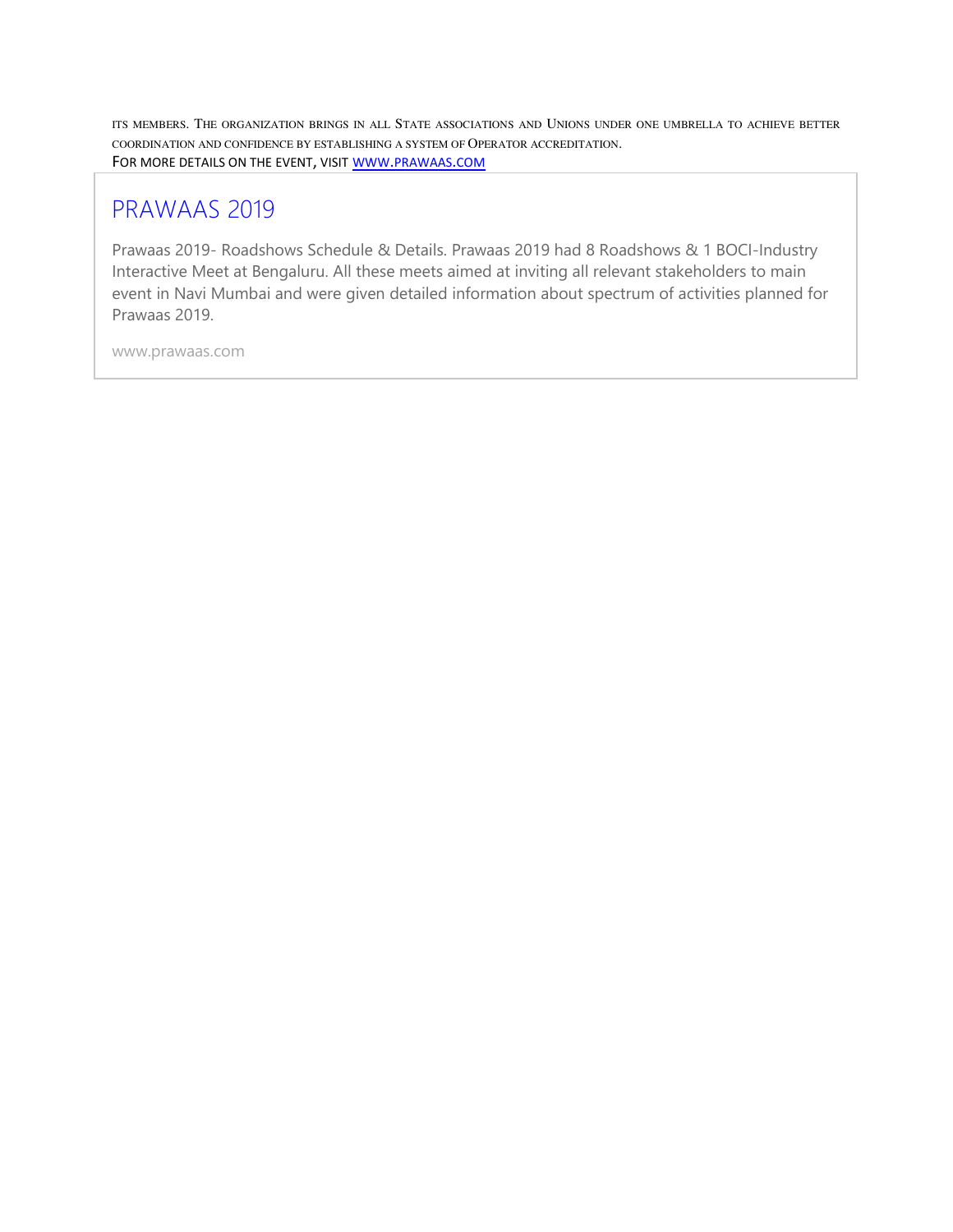## **PRESS RELEASE**

## **Prawaas 2019 Concludes on a High Note**

More than 10000 visitors, 150+ exhibitors, 100+ speakers and 5000+ operators from 29 states and 7 Union Territories participated in the 3-day extravaganza Thought leaders from India and abroad congregated at Prawaas to discuss the future of passenger mobility.

**Mumbai, 27 JULY 2019:** The second edition of Prawaas mobility conference concluded on a high note today at CIDCO Convention and Exhibition Center, Navi Mumbai. Organized by Bus and Car Operators Confederation of India (BOCI), the event brought together operators, OEMs, policymakers, thought leaders and industry captains on the same platform to redefine passenger mobility in the country.

 In his keynote address, **Shri Nitin Gadkari**, **Hon'ble Minister for Road Transport, Highways; Micro, Small and Medium Enterprises, Government of India** said, *"I am happy to be here amongst the Prawaas family. The initiative taken by BOCI to bring all public mobility stakeholders together on one platform is commendable. As a government, we stand for simplification of processes, transparency and a corruption free system. Online registration of vehicles, one nation one permit, amendment in Motor Vehicle Act to remove education qualification criteria, subsidies for electric vehicles and providing better infrastructure like bus-ports will revolutionize public transport."*

*"We are committed towards the environment and believe that electric vehicles will lead the way forward. However, there are cost and infrastructure constraints which need to be considered. Biofuel made from ethanol has yielded great results in my constituency in Nagpur and we have decided to convert all our public buses to biofuel. This has not only helped the city environment and transport but has also provided an additional source of income to the farmers. The central government is committed towards better passenger mobility and we will work with state governments to realize this goal."* He added.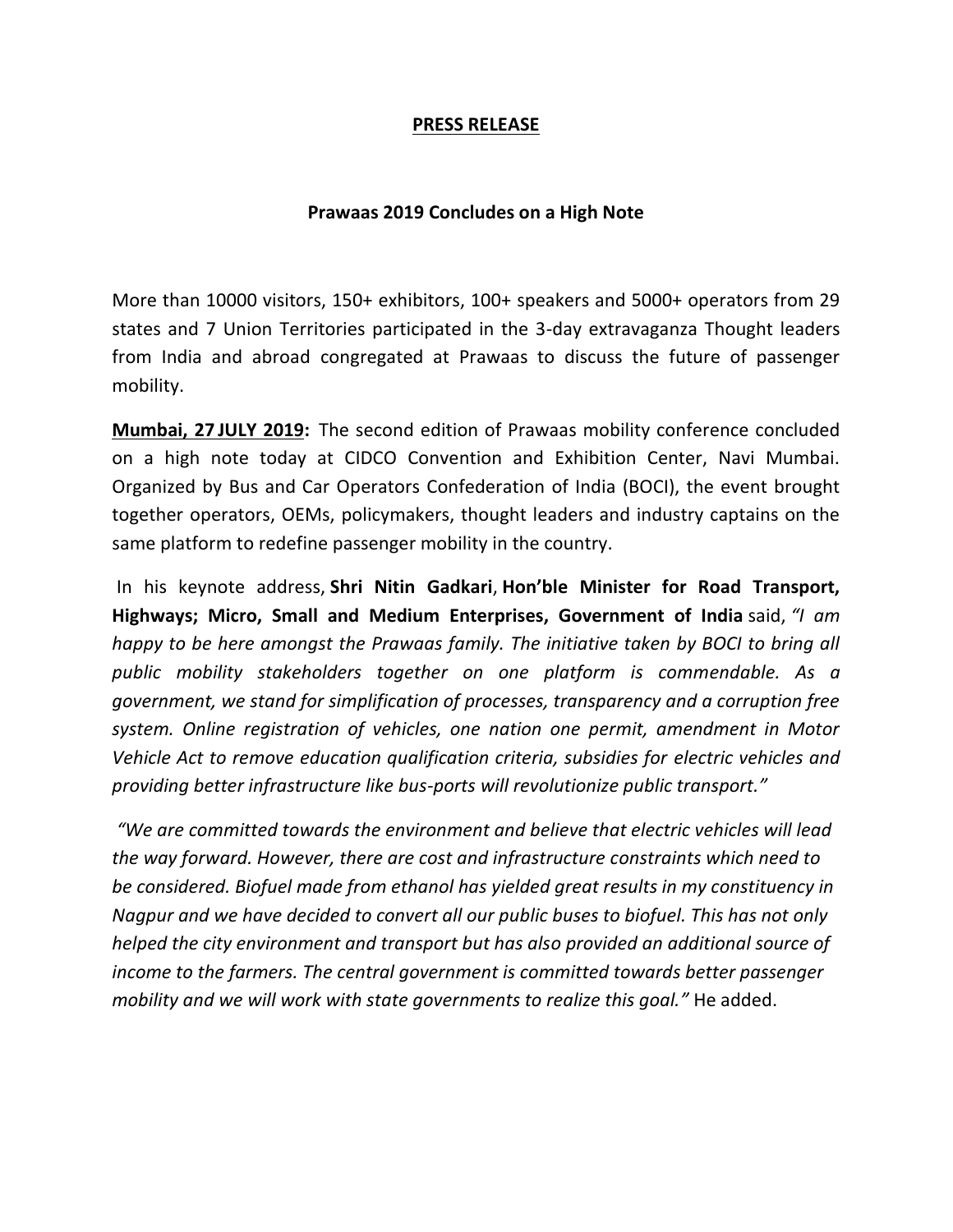The event has taken giant strides since inception two years ago and has become the most sought-after platform for all things related to public transport. This year the business exhibition had over 150 marquee exhibitors, encompassing national, international brands and pathbreaking startups providing passenger mobility solutions.

**Mr. Prasanna Patwardhan, President BOCI**, said, "It is important to shift our focus from **'Moving Vehicles' to 'Moving People'**. This will depend upon how government transforms Public Transport. Leading nations have minimum 6 buses for 1000 passengers while in India it is lower than 1 Bus per 1000 passenger. One bus creates twenty direct & indirect jobs. Compared to the international norm, we require at least thirty lakh more buses, which can be achieved only with increased private sector participation. The results of these efforts will have a huge impact on GDP and will create employment for at least fifty million Indians in the next five years. Today over 80% Public transport on Roads is provided by BOCI members with combined fleet strength of about 15 Lakh buses and 11 lakh cars. There is an urgent need for the Central and State governments to accord top priority to Bus Transport and create conducive ecosystem that will bring ease of travel to 1.3 Billion People."

The final day saw some charged discussions on **Accelerating Electric Mobility in India**. The session was chaired by **Mr. Amit Bhat, Director of Integrated Urban Transport, WRI India** and **Mr. Ravi Pandit, Co-founder, Chairman and Group Chief Executive Officer, KPIT.** The speakers iterated that future of mobility is electric. There are around 130 million electric vehicles expected to hit the roads globally by 2030. In India some of the biggest constraints remain initial investment, charging infrastructure, incumbent transport system and local manufacturing and serviceability. The panel however agreed that despite challenges, India's public mobility system makeover is taking place at a rapid pace. With collaboration and collective efforts, the sector is poised for exponential growth.

 The 2nd edition of Prawaas concluded with the awards ceremony and valedictory speech by Hon'ble Minister, heavy industries and public enterprises, Government of India, **Shri Arvind G Sawant**. While discussing the road ahead he mentioned that **Hon'ble PM Shri Narendra Modi** has entrusted him with the ministry concerned with vehicles which is a big responsibility.

 He further mentioned that "As a consumer I have a different experiences, my life has gone in city buses and state buses and the days have changed now and beauty is added